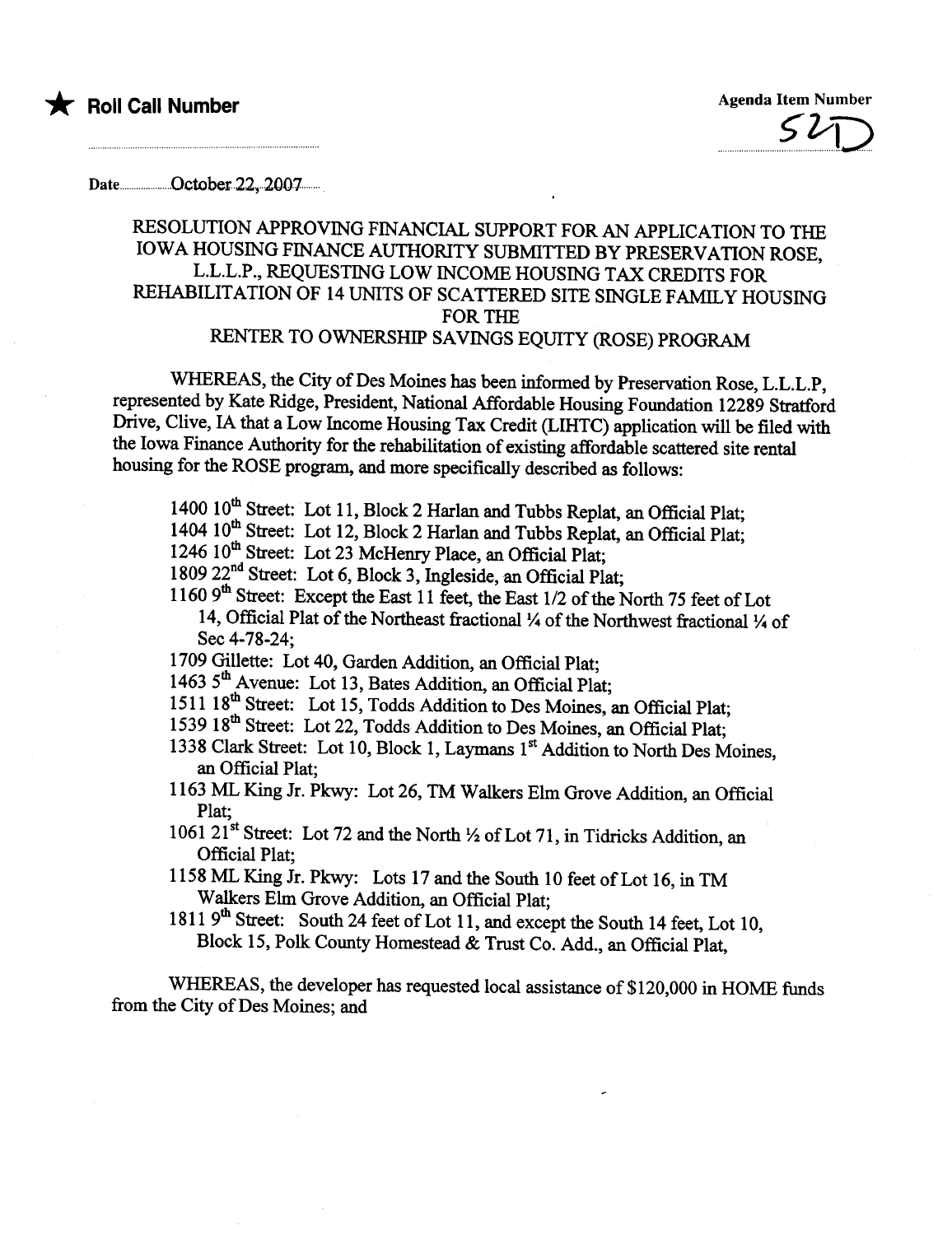

Date...............October.22, 2007.........

WHEREAS, this housing proposal involves the purchase of 14 units of scattered site family units from the Des Moines Municipal Housing Agency (DMMHA) Disposition Program; and

WHEREAS, on October 27, 2007, by Roll Call No. 07-1808, the DMMHA Governing Board continued an action taken on October 23, 2006 by Roll Call 06-2054 to negotiate for the sale of these unts to Preservation Rose L.L.L.P.; and

WHEREAS, the development supports a Council goal in that the DMMHA Governing Board has entered into negotiation of the sale of these unts with Preservation Rose L.L.L.P.; and,

WHEREAS, the developer will request an additional \$400,000 of HOME funds from the Iowa Department of Economic Development to match city HOME funds; and

WHEREAS, the City's Affordable Housing project is not applicable because the project is rehabilitation of existing assisted units; and

WHEREAS, the Iowa Finance Authority Renter to Ownership Savings Equity (ROSE) Program is unique in that it helps renters build the skills and escrow funds to become homeowners; and

WHEREAS, the National Affordable Housing Foundation will provide a variety of tenant services to the occupants of the housing unts, including homeownership financial and physical counseling provided in partnership with local nonprofit housing providers; and

WHREAS, the above listed rehabiltated properties will be sold to homeowners at the end of 15 years; and

WHEREAS, twelve (12) of the units are located within an Enterprise Zone and will be able to take advantage of additional tax credits for housing.

NOW THEREFORE, BE IT RESOLVED, by the City Council of the City of Des Moines, Iowa, that financial support in the form of \$75,000 of HOME funds is approved subject to final underwriting, neighborhood review, compliance with HOME regulations, compliance with City ordinances, which includes the Zoning and Site Plan Ordinances, and the building permit process. This resolution is effective until August 31, 2008. In the event that any of the characteristics mentioned above should change prior to the issuance of a building permit, this resolution is null and void.